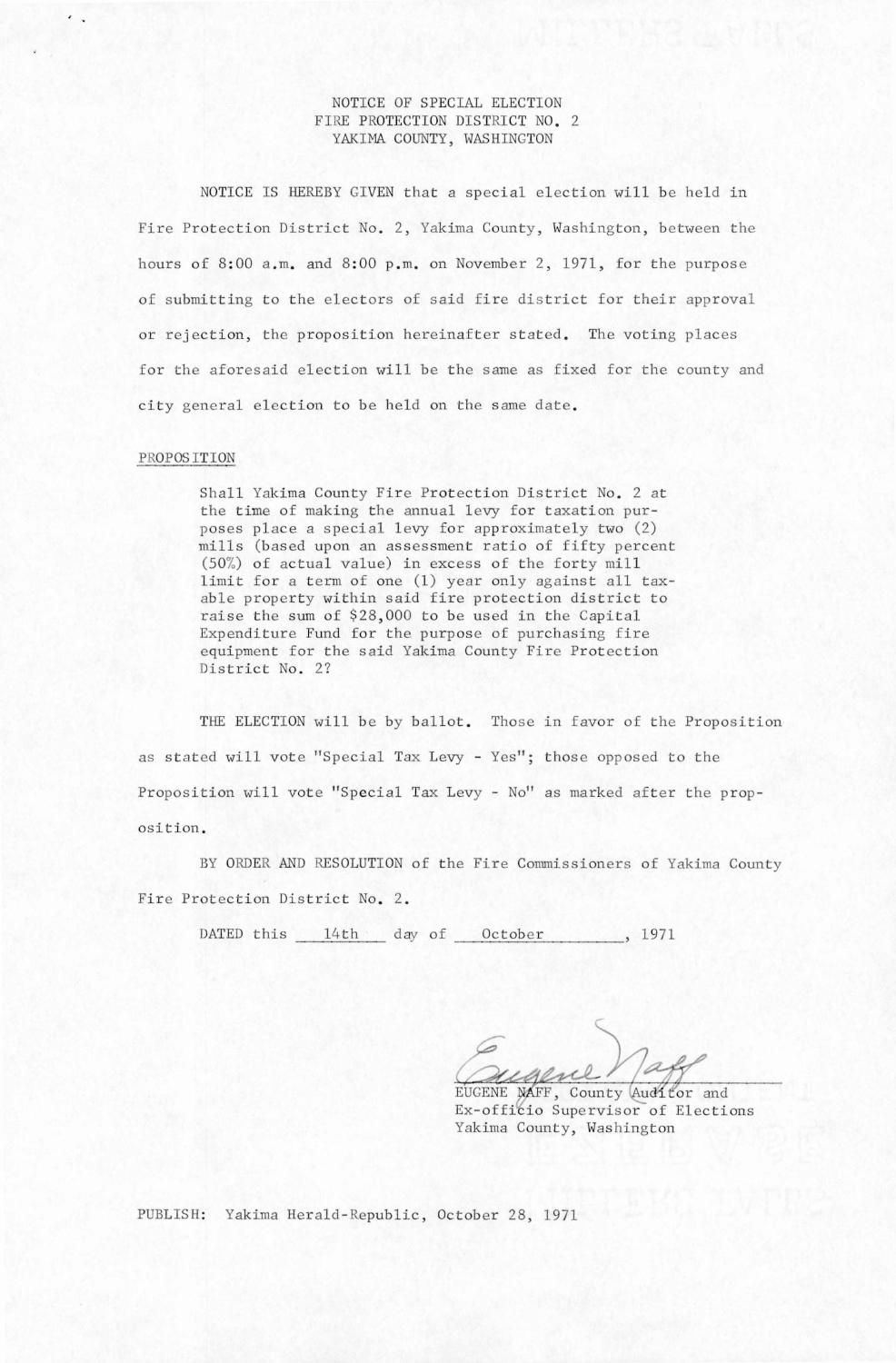STATE OF WASHINGTON )  $\begin{matrix} \cdot & s s \\ 0 & 0 \end{matrix}$ County of Yakima

•

 $\cdot$ ,

We, the County Canvassing Board of Yakima County, State of Washington, do hereby certify that the official election returns for Yakima County Fire Protection District No. 2 special election held on November 2, 1971, were as follows:

### PROPOSITION

| SPECIAL TAX LEVY |  | $\rightarrow$ | YES. | 414 |
|------------------|--|---------------|------|-----|
| SPECIAL TAX LEVY |  |               | NO   | 127 |

DATED this 18th day of November, 1971

Chairman Board of County Commissioners Yakima County, Washington

opetice

Prosecuting Attorney Yakima County, Washington

Pugene //a

Yakima County, Washington

Received:

Assessor Treasurer